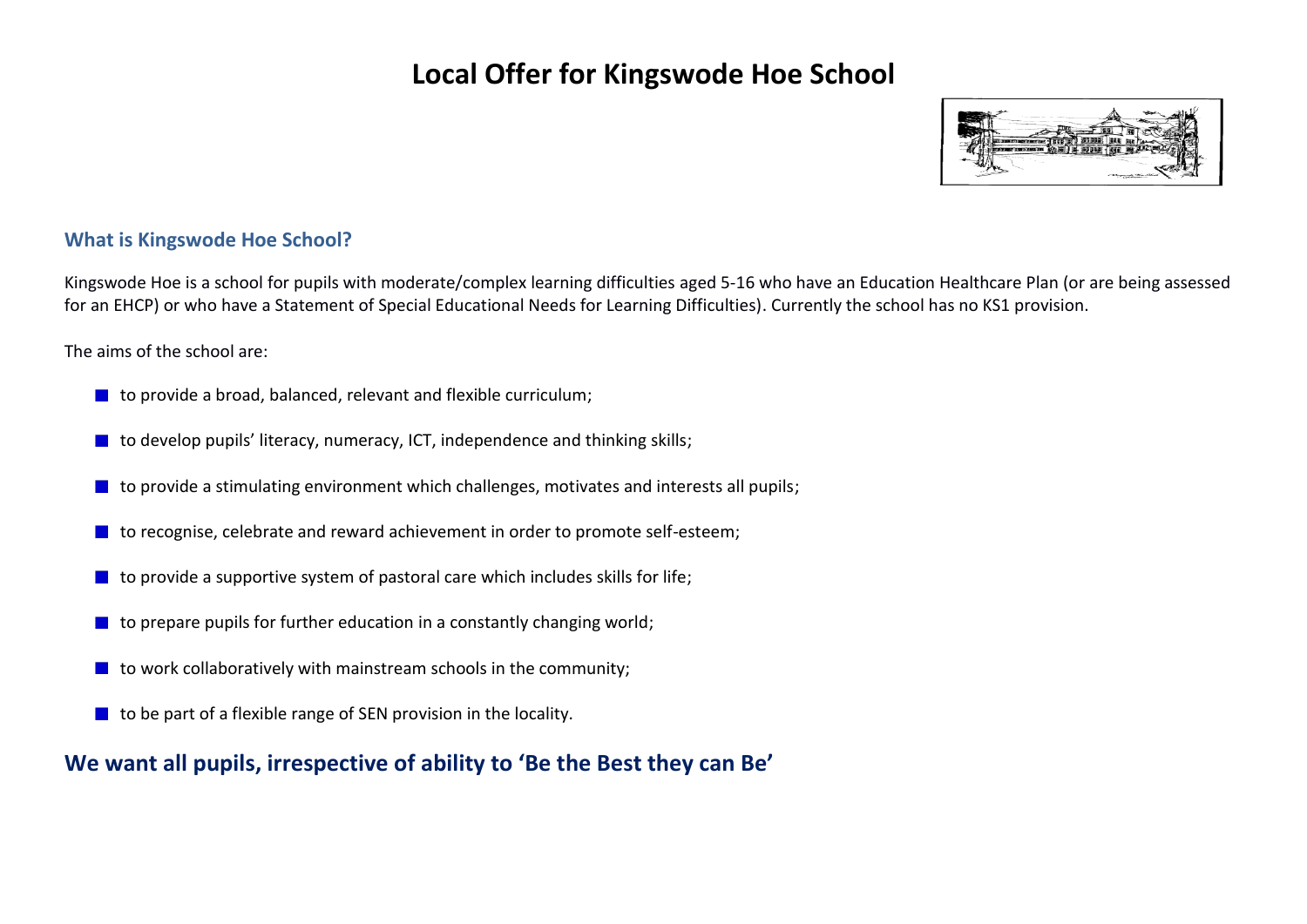

Our School is inclusive and aims to meet the needs of every pupil. We recognise the importance of quality teaching as well as a vibrant curriculum and that our pupils require a more individualised approach to enable them to meet their full potential. We want our school to be a safe, secure and happy environment where children feel valued and are able to access a balanced, relevant and stimulating curriculum which prepares them for the next stage of their education.

### **How can you find out about our ethos?**

- Look at our website: [www.kingswodehoe.essex.sch.uk](http://www.kingswodehoe.essex.sch.uk/)
- Arrange a visit to our school: 01206 576408 *prospective parent visits are usually on Wednesdays in term time.*

### **How are pupils admitted to the school?**

Admission to the school is through the Local Authority's statutory assessment process where pupils fit the admission criteria for the school and the school is named on the EHC plan or SEN statement.

All the learners in this school have a greater difficulty in learning than the majority of others of the same age and they make less progress than their mainstream peers in some or all curriculum areas.

Pupils may have additional complex needs such as ASD or Asperger Syndrome, language and communication difficulties, moderate learning difficulties arising from other syndromes or moderate emotional or behavioural needs arising from their learning difficulties

Special Educational Needs are identified in terms of learning, communication, interaction, and emotional health, physical and sensory needs. Kingswode Hoe believes that young people have a right to be involved in making decisions and exercising choices. They have a right to receive information, to express an opinion, and to have that opinion taken into account in any matters affecting them, including the school they attend. Consequently, the school is committed to working in partnership with the child, parents, carers and outside agencies to identify needs, provide support for them and monitor the progress of all students.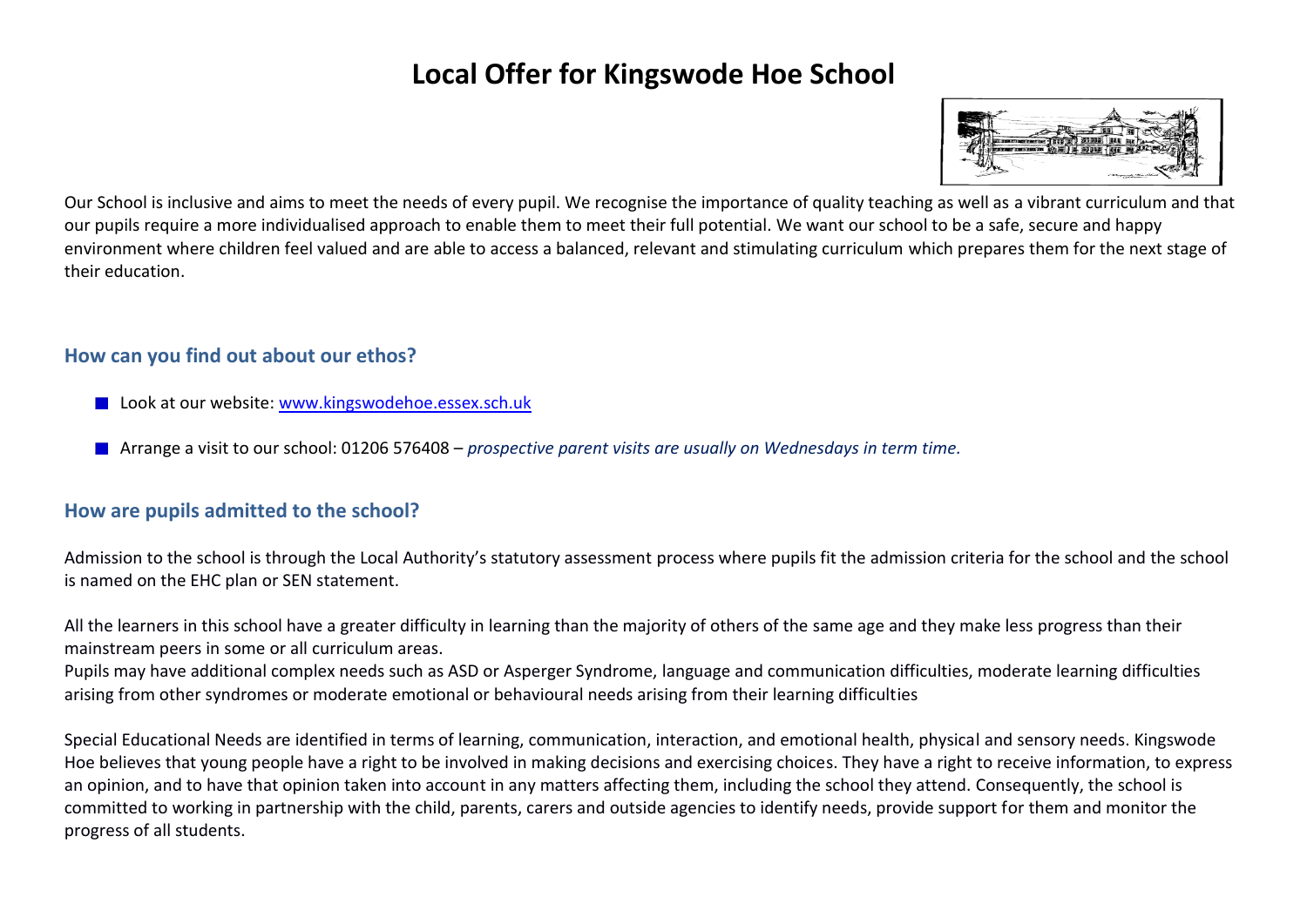

### **How do we ensure partnership working?**

#### *Arrangements for consulting parents*

The school sees parents and carers as partners in the process of education and development of their child. We want to work closely with you to ensure that your child grows and develops into an independent and resilient young person able to lead an independent life as far as possible.

We have a range of informal ways that you can be an active part in this process:

- use of daily Home-School diary;
- $\blacksquare$  telephone calls or drop-in to meet a particular teacher at the end or start of the day;
- $\blacksquare$  Contact at the school gate.

We also have more formal opportunities for you to consult us:

- **Annual EHC plan (or Statement) review;**
- **Parents' Evenings:**
- Key Stage evenings including KS4 careers evening;
- **Formally arranged individual meetings with tutors, subject teachers or senior staff;**
- **Questionnaires from governors;**
- $\blacksquare$  Contact with the family liaison worker.

### *Arrangements for consulting and involving our pupils*

The student voice is important to the development of the school and well-being of our learners and we have a range of ways of gathering and assessing their views:

- **Pupil participation in Annual Reviews and some Key Stage Parents' Evenings;**
- **Student Council which meets regularly and where student concerns or views are shared and acted upon;**
- **E** Easy access to staff where concerns or worries can be shared and which can then be followed up through the schools procedures;
- A survey of learner's views and attitudes results of which is reported to the governing body for action as necessary;
- Regular individual conversations on their learning goals, long term aims and their sense of achievement and well being; this feeds into the IEP and annual EHC Plan (or Statement) review.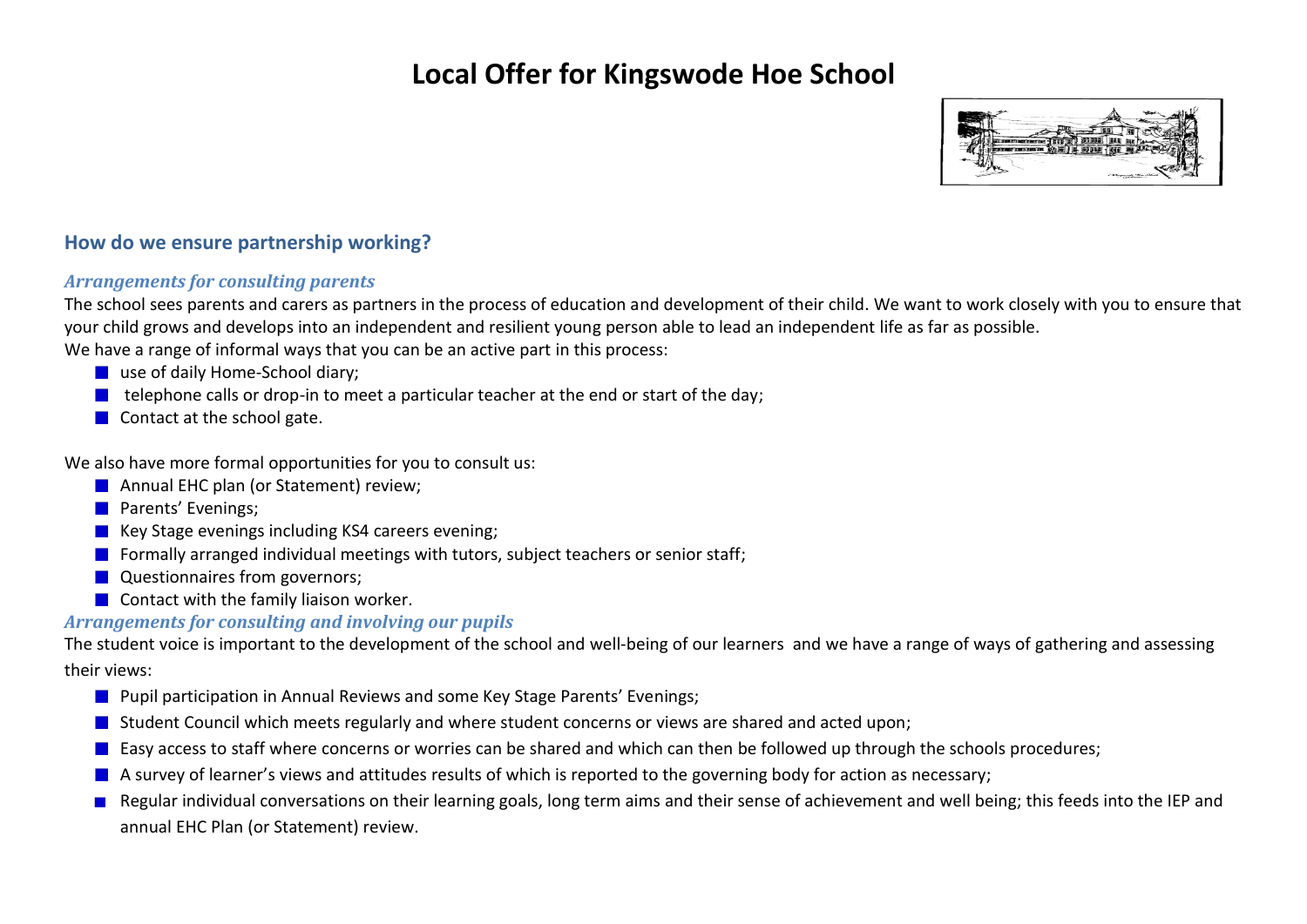

### **Who is the SENCO for the school?**

All class tutors act as a SENCO and they, alongside the seniors leaders in the school are responsible for the progress your child makes, and the adaptations to the curriculum.

## **What happens if I am not happy with something?**

We want to know when things aren't right with your child's learning**,** so:

- Your first approach is to the class tutor or if it concerns a certain subject then the teacher of that subject, this may be through the home-school diary, a phone call or a letter;
- Most issues are usually resolved quickly but if this does not work then you should approach the Key Stage leader, by letter or telephone;
- If the matter is still not resolved the next stage is to contact the Deputy Headteacher followed if necessary by contacting the Headteacher;
- It is the Headteacher's job to hold staff to account if things are not right, or to explain why the school is unable to meet your request;
- Governors are the next stage in trying to resolve a complaint, there is a named governor for this and that governor with the other school governors are expected to hold the school to account if things do not work;
- Should none of these stages resolve your complaint then you can go to the Local Authority who retains responsibility for your child's education and the education section of the EHC plan.

#### *Remember: no issues will be solved if we are unaware of them, so share concerns early so that they do not become bigger problem.*

*(See the schools Complaints Policy available on the school web site)*

If your concerns are about Health or Social Care and the support that these partner colleagues and organisations provide for you or the school, the school will help you find the right contacts to help resolve these issues. The school cannot make other services act: both Health and Social Care have complaints procedures you can follow. Talking about concerns early and understanding who can help resolve them is important in getting a prompt response.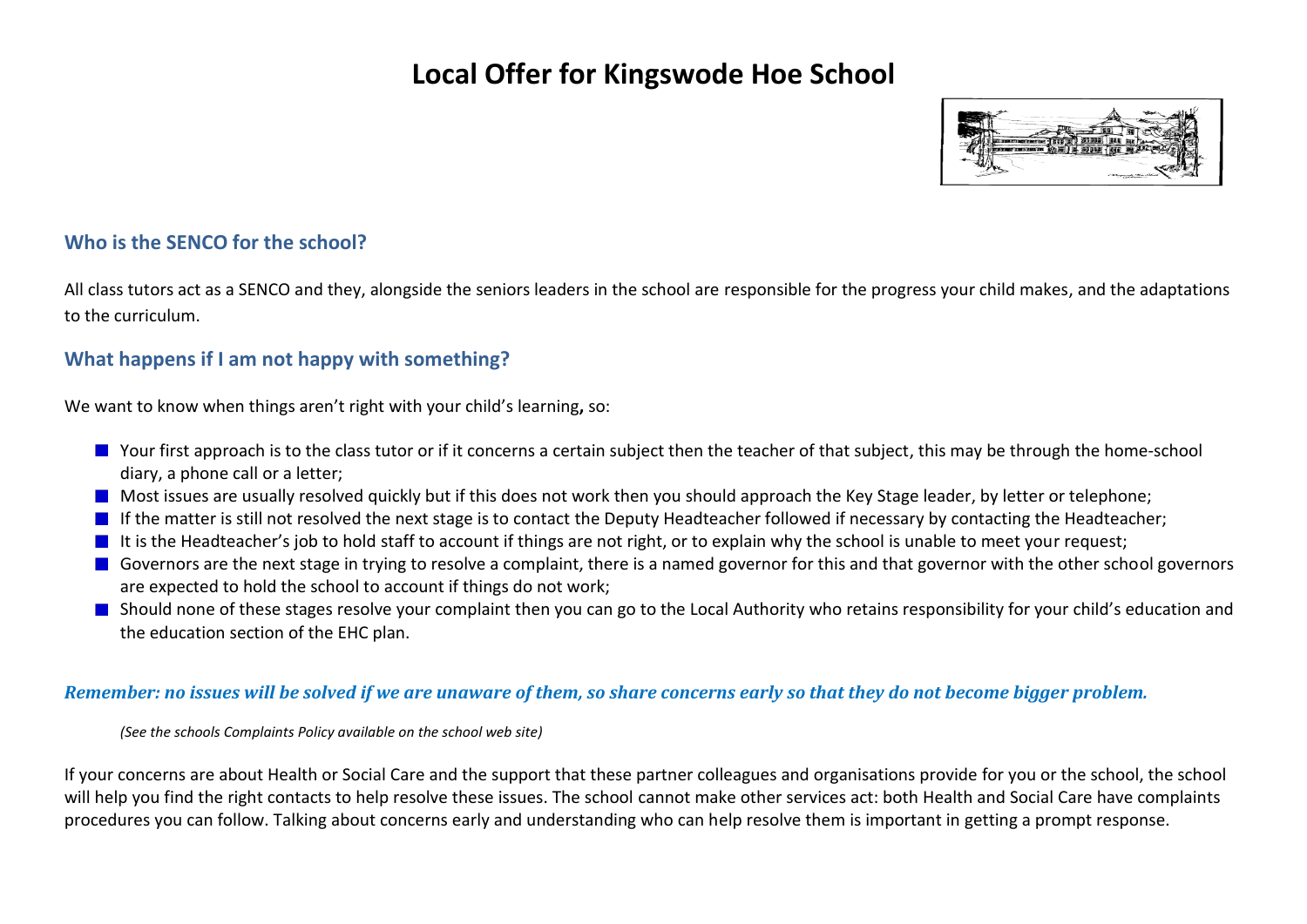

### **What about the Essex Local Offer?**

This may be found at [www.essexlocaloffer.org.uk](http://www.essexlocaloffer.org.uk/)

## **How does the school know about pupils' needs?**

Every pupil admitted to the school will have their needs recorded on the EHCP (or Statement) on entry. We monitor individual learners' range of needs as these develop and change through their school life. We assess progress and evaluate and develop provision to match the developing needs of the pupils, as long as those needs can still be met from the resources allocated to Kingswode Hoe via the Local Authority.

- The school has wide experience in supporting learning needs and works with the parents and carers to secure the best approach and outcome for the child;
- On-going teacher assessment, with notes made by classroom support staff and scrutiny of pupils' work build up a picture of the progress being made;
- **EVIDENCE OF LEART CONCERT CONCERT CONCERT** EVIDENCES; **EVIDENCES** EVIDENCES; **EVIDENCES** EVIDENCES; **EVIDENCES** EVIDENCES;
- A picture is continually built of the learner's abilities and challenges, all these judgements and information guiding the next steps in learning which are communicated to pupils in lessons;
- Staff moderate their assessments against the P scales and National Curriculum guidance in moderation meetings, often with participants from other schools;
- **Specialist equipment or programmes are used to support access to the curriculum including writing slopes, seating cushions, special pens, Social Use** Of Language programme and targeted support in literacy.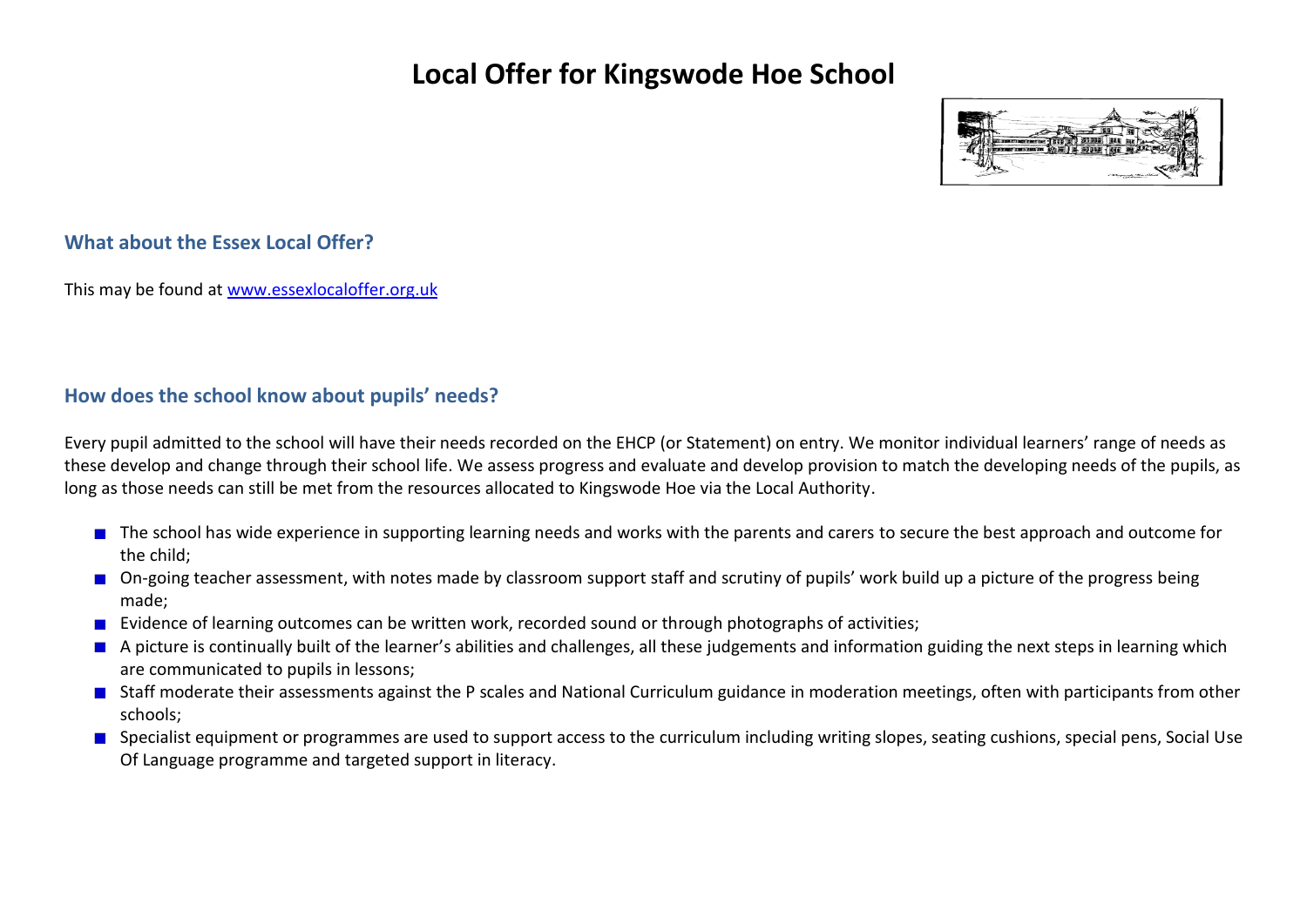

### **How will my child be supported at school?**

We a wide range of approaches to learning and supporting pupils including:

- Differentiated work;
- Individual work with one of the classroom team:
- Group work in the classroom with learners at similar levels of achievement;
- **Visual timetables;**
- **No Variety of teaching approaches: visual, auditory and kinaesthetic;**
- Intensive small group teaching for more able pupils in English and maths including after school GCSE maths tuition;
- $\blacksquare$  Individual support with behaviour:
- $\Box$  Small group sessions to support emotional well-being;
- Tailored Work Related Learning in KS4;
- $\blacksquare$  A range of appropriate accreditation at Entry Level and Level 1;
- $\blacksquare$  Travel training for independent travel in KS4:
- **Preparation for post 16 transition including Careers guidance and independent advice.**

In KS2 lessons take place in the pupil's classroom with an experienced well directed class team.

In KS3 and KS4 pupils will move rooms for different subjects but are still supported by staff that know them well and can:

- $\blacksquare$  support the learning needs;
- support behaviour targets;
- understand emotional challenges;
- $\blacksquare$  understand any health issues the pupil has.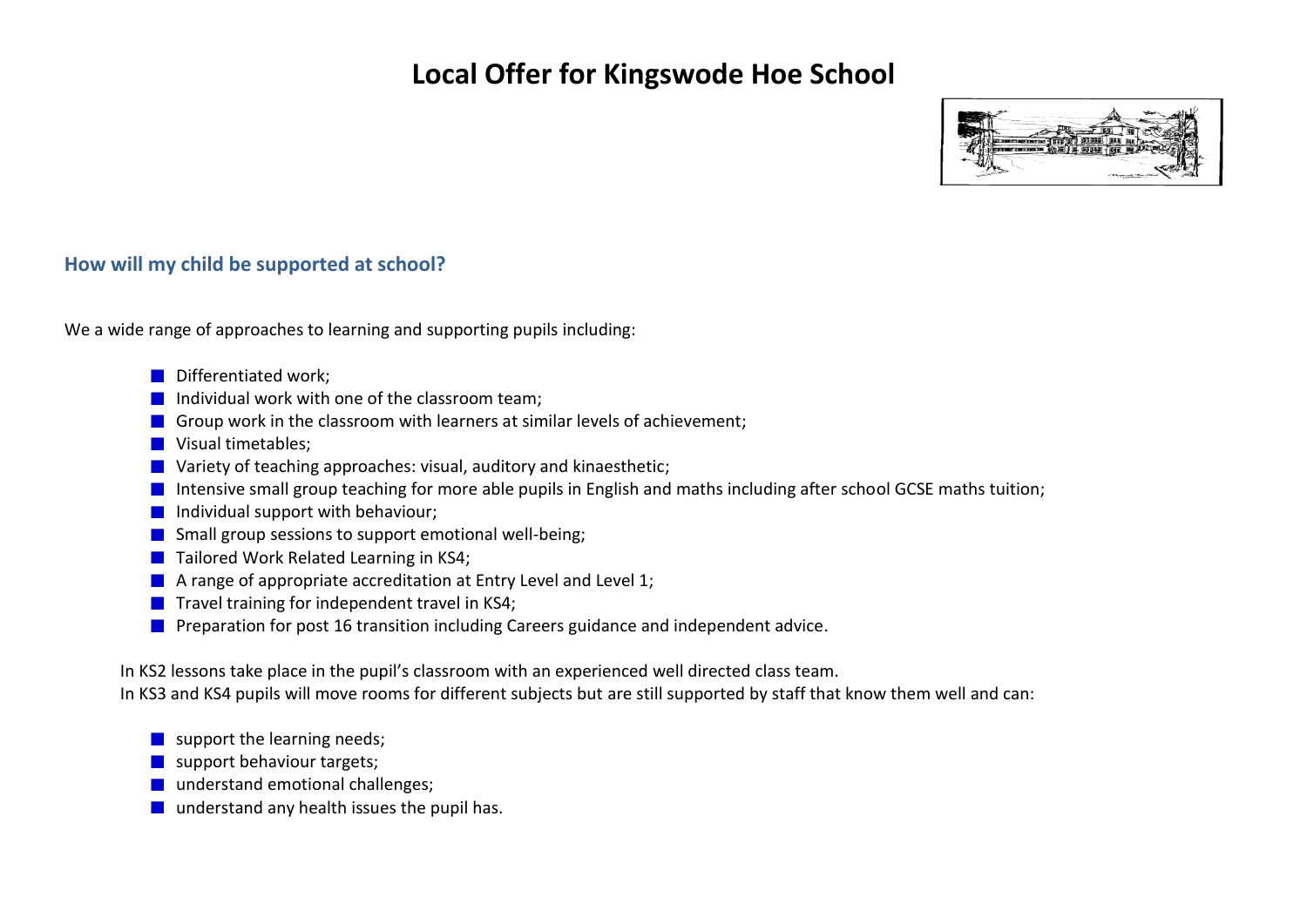

Every class is led by an experienced and well trained teacher and at least one LSA (Learning Support Assistant). In some subjects and for some age groups additional LSAs are provided. There is a team of HLTAs (Higher Level Teaching Assistants) who are deployed across key stages or in some subjects for more specialised support.

In addition we receive the following support from health and social care colleagues:

The services of a Speech and Language Therapist for one half day per week. She works with those pupils who have therapy input written into their EHC Plan (or statement). She will work directly with the relevant staff teams and may contribute targets to IEPs for some pupils. The therapist may be contacted by parents to discuss on-going therapy needs.

Support from the School Medical Service as necessary.

Support and joint working with social workers as necessary.

### **How are staff trained to teach SEN pupils**

All staff have on-going training in a range of special educational needs and disabilities, with additional training as necessary to meet specific needs such as Acquired Brain Injury. All staff have received training on managing behaviour, strategies for teaching children with ASD, use of language and drama across the curriculum and all have regular safeguarding training. Current whole school training is focusing on refining use of data and using a Virtual Learning Environment.

Additionally, the Behaviour Team have had intensive training on all aspects of managing behaviour and emotional well-being. There are two members of staff trained in counselling in school.

There is a small department of specialised PE staff and of technology staff.

The staff have access to support from the Educational Psychologist and the specialist teachers for hearing and visual impairment (for individualised support for an identified pupil).

Pupils in Y9 have access to impartial specialist support for post 16 transition.

All staff are trained in First Aid and three members of the Administration Team have higher level First Aid training and training on administering medication.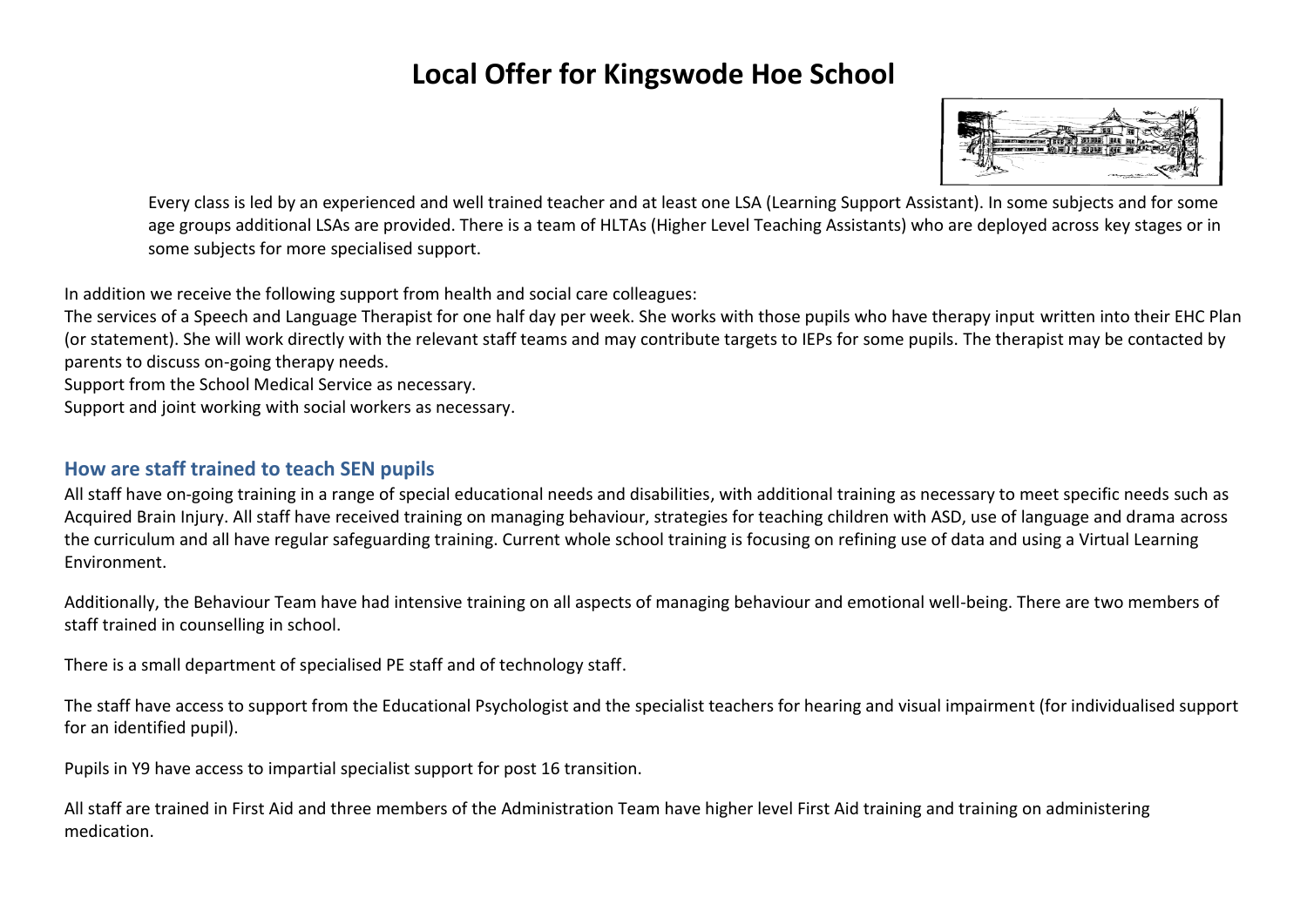

Staff are trained to undertake trips and residential experiences and to carry out risk assessments.

Staff that drive the minibus have passed the Essex County Council minibus test.

#### *Other training for staff*

Senior and middle managers receive on-going training in aspects of management including:

- **O** Ofsted inspections;
- **Observing teaching and learning;**
- **Managing Performance;**
- **Financial management;**
- **Managing HR.**

All staff have access to Continual Professional Development through Performance Management. The school uses five non-pupil days to further train and develop staff skills.

## **How will the curriculum be matched to the needs of my child?**

The school curriculum is based on the National Curriculum which we have adapted and modified to ensure that learners have a broad balanced set of experiences through which they learn skills, develop knowledge and understanding and are able to develop independence over time.

- Each day begins with a twenty minute intensive literacy session for all pupils. This will include access to ERP (specialist reading programme) groups;
- There are then six x forty minute curriculum lessons (some of which may be double lessons) including specialist sessions of SULP (Social Use of Language) for Y6 – Y9; Targeted Literacy group for pupils with gaps in literacy (Y7 – Y9) and small speech group work under the direction of the therapist (pupils in these speech groups do not take part in foreign language lessons);
- **Pupils are in age related class groups and then may be grouped by ability within subjects;**
- $\blacksquare$  The school records progress in all subjects, but with a focus on literacy, numeracy and personal social skills;
- The staff are experienced in understanding learners needs and in making accurate judgements, they support this with evidence which shows achievement, this may be photographic, annotations on work or records of learner voice;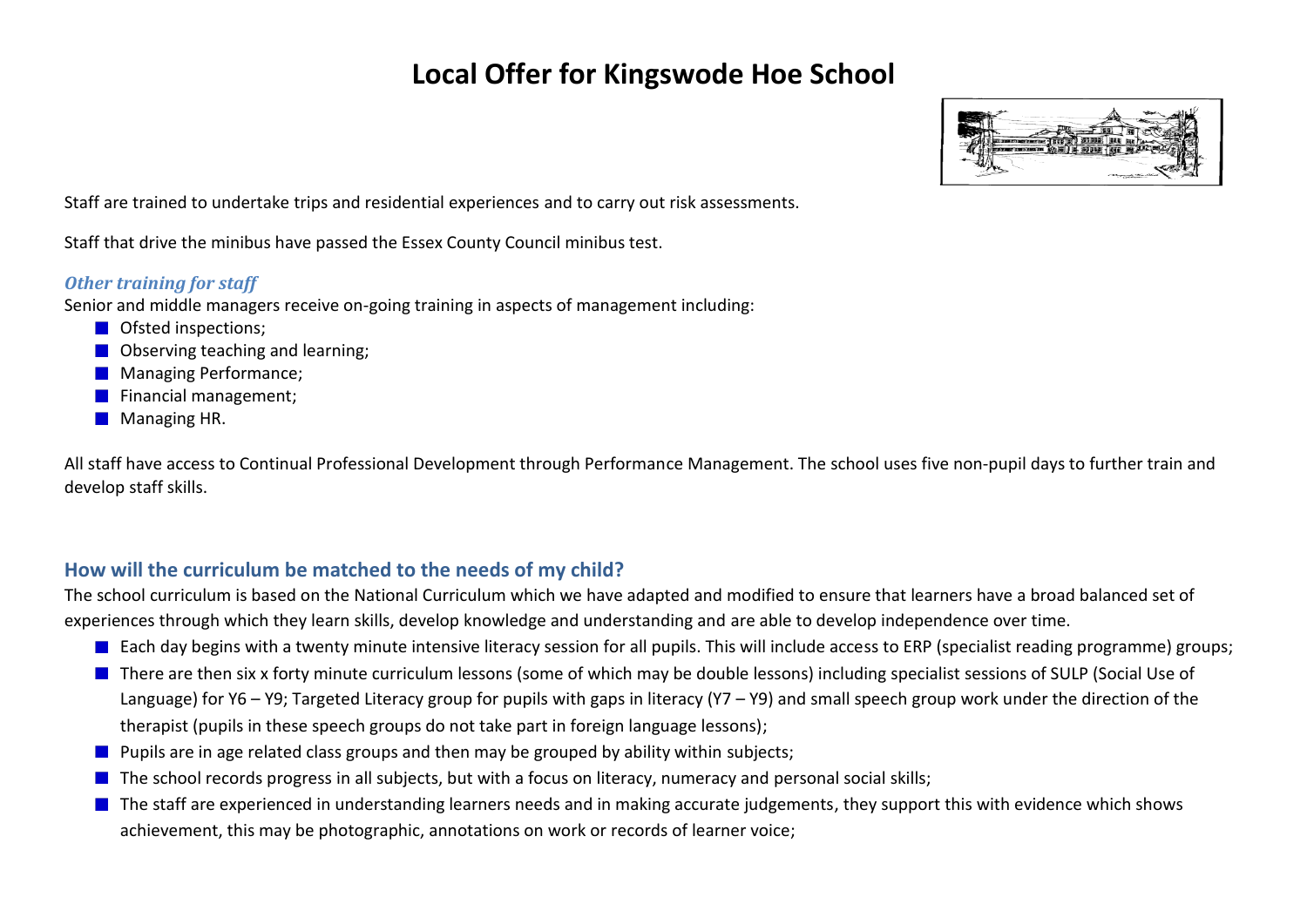

These are carefully recorded as levels of progress in the schools recording system which is a commercial product: *B Squared.* This is moderated and compared with national data in CASPA (Comparison and Analysis of Special Pupil Attainment) The school also has access to national comparative data from Fischer Family Trust.

### **How will parents be involved?**

- **All pupils have a Home-School diary for messages to and from parents;**
- With clear records of progress we can establish the next steps in learning for your child and share both where they are and what they need to do next;
- The broad targets are agreed with you at the annual review of the EHC plan (or Statement Annual Review) and the stages are reviewed and refined termly in the Individual Education Plan (IEP) or Individual Behaviour Plan (IBP);
- At the annual meeting to discuss the EHC plan (or Statement) the levels of learning (P scale, or National Curriculum) the child has achieved will be shown, using graphs from CASPA data, so that progress can be discussed and assessed;
- **The levels will show against Progression Guidance (national standard for SEND learners in special schools), this allows judgements to be made** about whether your son or daughter is making inadequate, adequate, good or outstanding progress in relation to their peers in similar schools. This judgement will be related to their levels of need. All learners in special schools make less progress, in many cases significantly less progress than national expectations for their age;
- Health and social care colleagues may attend the annual meetings if they are involved and their input and expectations could form part of the planned programme of learning;
- The Annual Review meeting allows the plans for the year to be discussed, and your views about academic, personal and social progress, knowledge, understanding and skills are discussed. Realistic expectations and any particular targets you want for the coming year can be agreed.

**Who can I contact for further information? Local Authority SENCAN teams:** Statutory Assessment Service – North East Area

Statutory Assessment Service – Mid Area Causeway House